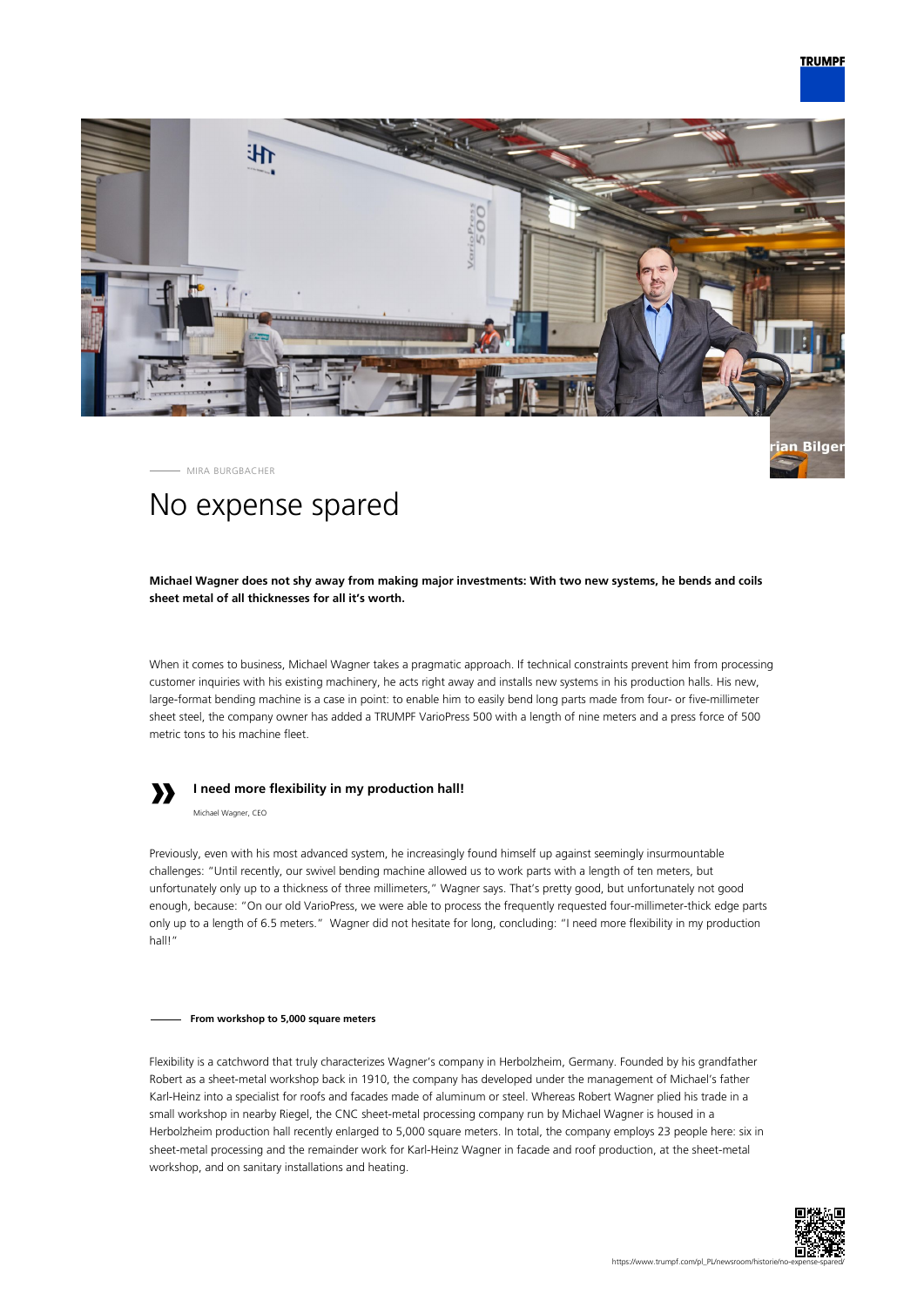

### **High vertical range of manufacture**

"We are all dependent on the construction industry, which means that our workload is subject to seasonal fluctuations. That's why we choose to operate only one shift all year to see us all through the quieter periods," Michael Wagner says. As a rule, nearly all production work is done in-house, with the CNC sheet-metal processors supplying the other business divisions. "This gives us an obvious advantage over our competitors, who have to buy many things that we can produce in-house," the 36-year-old explains.

#### **Anything is possible**

Besides major customers, for whom he executes orders of between 15 and 20 metric tons, Wagner's customer base is made up of many low-volume customers – craftspeople as well as private individuals who order one-of-a-kind products. To ensure his company can supply all customers within 48 hours, Wagner maintains a well-stocked warehouse. Regarding painted steel sheets alone, there are 52 RAL colors to choose from (note: refers to the RAL company in Bonn, Germany). Apart from sheet steel between 0.75 and five millimeters in thickness, Wagner also processes galvanized sheet steel, aluminum, titanium zinc, copper and stainless steel.





The backgauge system of the new TRUMPF EHT VarioPress 500 is coupled with CNC-controlled bending aids and a clamping device. Picture: Florian Bilger

Founded by his grandfather Robert as a sheet-metal workshop back in 1910, the company Wagner in Herbolzheim, Germany, has developed under the management of Michael's father Karl-Heinz into a specialist for roofs and facades made of aluminum or steel. Michael Wagner runs the CNC sheet-metal processing company. Picture: Florian Bilger



To ensure his company can supply all customers within 48 hours, Wagner maintains a well-stocked warehouse. Apart from sheet steel between 0.75 and five millimeters in thickness, the company also processes galvanized sheet steel, aluminum, titanium zinc, copper and stainless steel. Picture: Florian Bilger



As well as the TRUMPF VarioPress 500, Wagner has also invested in a new decoiling system. Picture: Florian Bilger

To enable him to process all these materials to perfection – even for a batch size of one – Wagner has equipped his new TRUMPF VarioPress 500 with many extras that guarantee outstanding production quality. The backgauge system, for example, is coupled with CNC-controlled bending aids and a clamping device. Thanks to these and the support brackets at the front, it's possible to prevent long, thin metal sheets from sagging and to guarantee gentle, precision workmanship. "These extras also reduce the strain on my staff," Wagner adds. He also expects the die movement along the entire nine meters of the embedded machine to provide flexibility: "All in all, we have made it possible to expand our portfolio. The press force and the bending length of nine meters grant us flexibility and new opportunities."